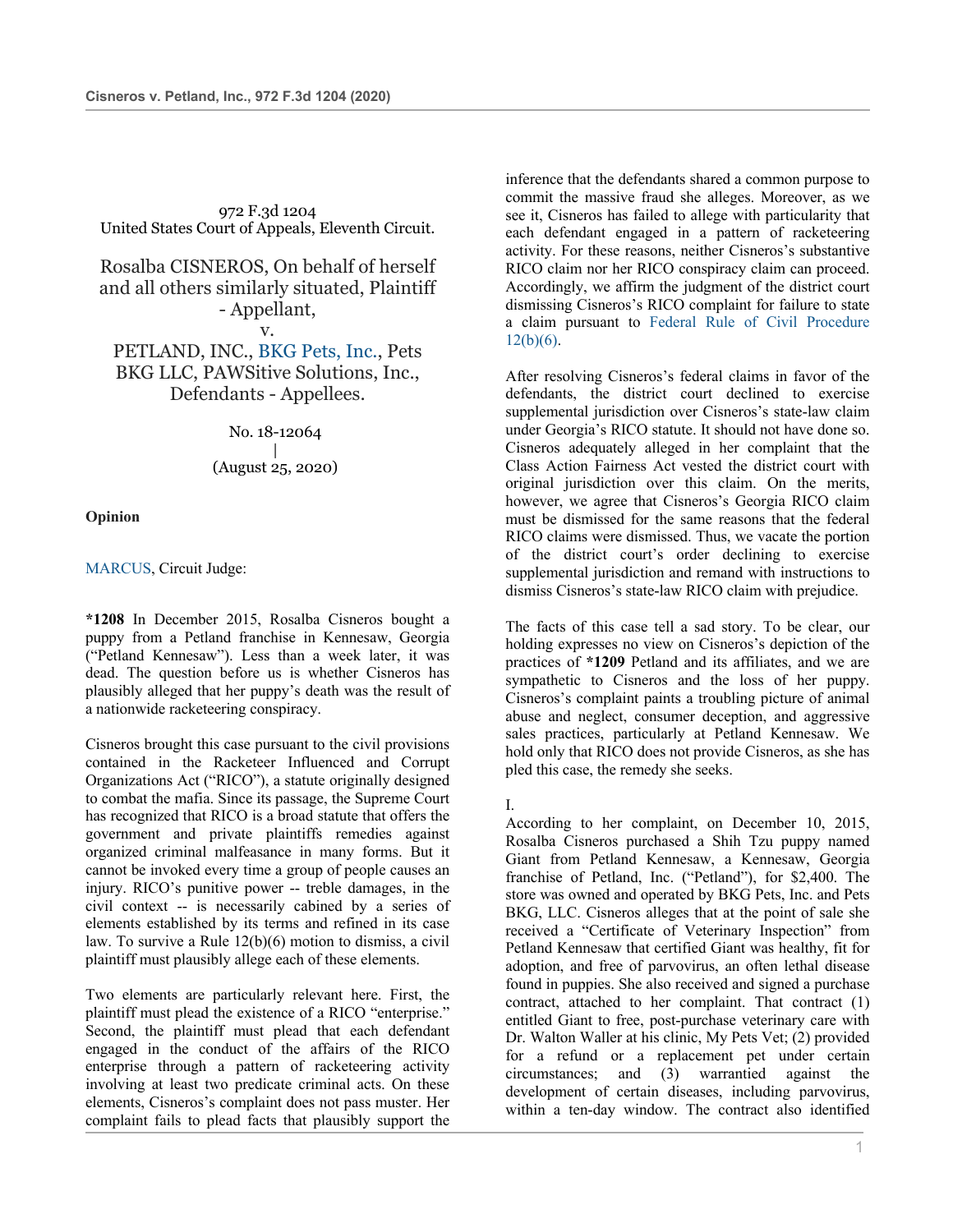PAWSitive Solutions, Inc. ("PAWSitive") as Cisneros's point of contact for major issues arising from the purchase of the puppy. Although PAWSitive was allegedly represented to Cisneros by Petland Kennesaw as a "Concern Specialist," Cisneros claims that it advertises itself to pet stores as "more [of] a business consultant, to help pet store owners increase their profitability, than ... a service company."

Problems arose with Giant's health immediately. Cisneros alleges that the puppy was sick from the moment she took him home, and she brought him to Dr. Waller on December 14, 2015. Dr. Waller prescribed antibiotics without making a diagnosis, but after Giant showed no improvement, Cisneros took him to a third-party emergency veterinarian on December 15. That veterinarian diagnosed the dog as suffering from parvovirus and, as required by state law, reported the diagnosis to the Georgia Department of Agriculture ("GDOA"). Cisneros called Petland Kennesaw, which told her to take Giant to Dr. Waller if she wanted the costs of treatment reimbursed. She did so. Dr. Waller allegedly provided no treatment and told a GDOA investigator that Giant had liver disease. Giant died sometime between December 16 and December 19, 2015.

Cisneros does not know the exact date of the puppy's death because she did not learn of his demise until she received a report from the Georgia Department of Agriculture on December 21, 2015. Cisneros's daughter recovered Giant's body from Dr. Waller later that day, but only after calling the police to challenge his office's claim that it no longer had the pet. Upon receiving the body, Cisneros discovered that Dr. Waller had removed the puppy's organs, a practice which the complaint tells us is "not usual or customary." Meanwhile, PAWSitive had called Cisneros on December 19, told her that Giant's health was improving, and sold her an American Kennel Club registration for approximately \$100.

From these facts, Cisneros concluded that what happened to Giant was no accident but rather the intended result of a nationwide conspiracy between Petland; all of its franchisees, including Petland Kennesaw (the only franchisee mentioned by name); PAWSitive; and a network of preferred veterinarians such as Dr. Waller to sell sick puppies for premium prices and engage in a campaign of obfuscation after the sale to aid Petland in avoiding its **\*1210** warranties. The remainder of her complaint is dedicated to alleging the contours of the purported conspiracy, which she describes this way. Cisneros alleges that the franchisor, Petland, supervises and manages this scheme through tight control of its franchisees. The franchisees allegedly purchase unhealthy puppies from "puppy mills" for approximately \$50 to \$200, pay a network of "preferred veterinarians" a flat fee to literally rubber-stamp certificates stating that the animals are healthy, and sell the puppies to unwitting customers for thousands of dollars. When customers buy these puppies, they receive sales documents allegedly designed to lend legitimacy to the sale and distract from the fraud. After the sale, the preferred veterinarians downplay illnesses while PAWSitive discourages independent veterinary care and distracts customers with other product sales.

Cisneros raised these claims in this class action complaint filed on behalf of herself and all other purchasers of puppies or kittens from Petland franchises across the country from July 2013 to the present. Her complaint named Petland, Petland Kennesaw, and PAWSitive as the defendants and broadly asserted three claims: (1) a violation of the federal RICO statute, 18 U.S.C. §  $1962(c)$ ; (2) a conspiracy to violate the federal RICO statute, 18 U.S.C.  $\S$  1962(d); and (3) with respect to a Georgia subclass of persons who purchased a cat or dog from a Petland franchise in Georgia from July 2013 to the present, a violation of Georgia's state RICO statute, O.C.G.A. § 16-14-4. The district court dismissed Cisneros's federal causes of action for failure to state a claim, pursuant to Federal Rule of Civil Procedure 12(b)(6), and declined to exercise supplemental jurisdiction over her remaining state-law claim, pursuant to 28 U.S.C. § 1367(c).

This timely appeal followed.

II.

We review a district court's grant of a Rule  $12(b)(6)$ motion to dismiss for failure to state a claim de novo. Almanza v. United Airlines, Inc., 851 F.3d 1060, 1066 (11th Cir. 2017). In so doing, we "accept the factual allegations in the complaint as true and construe them in the light most favorable to the plaintiff." Id. To survive a motion to dismiss, however, a complaint must plead "enough facts to state a claim to relief that is plausible on its face." Bell Atl. Corp. v. Twombly, 550 U.S. 544, 570, 127 S.Ct. 1955, 167 L.Ed.2d 929 (2007). "A claim has facial plausibility when the plaintiff pleads factual content that allows the court to draw the reasonable inference that the defendant is liable for the misconduct alleged." Ashcroft v. Iqbal, 556 U.S. 662, 678, 129 S.Ct. 1937, 173 L.Ed.2d 868 (2009). We may affirm "on any ground that is supported by the record." United States v. Elmes, 532 F.3d 1138, 1142 (11th Cir. 2008).

Cisneros's first count alleges that the defendants and the preferred veterinarians conducted or participated in a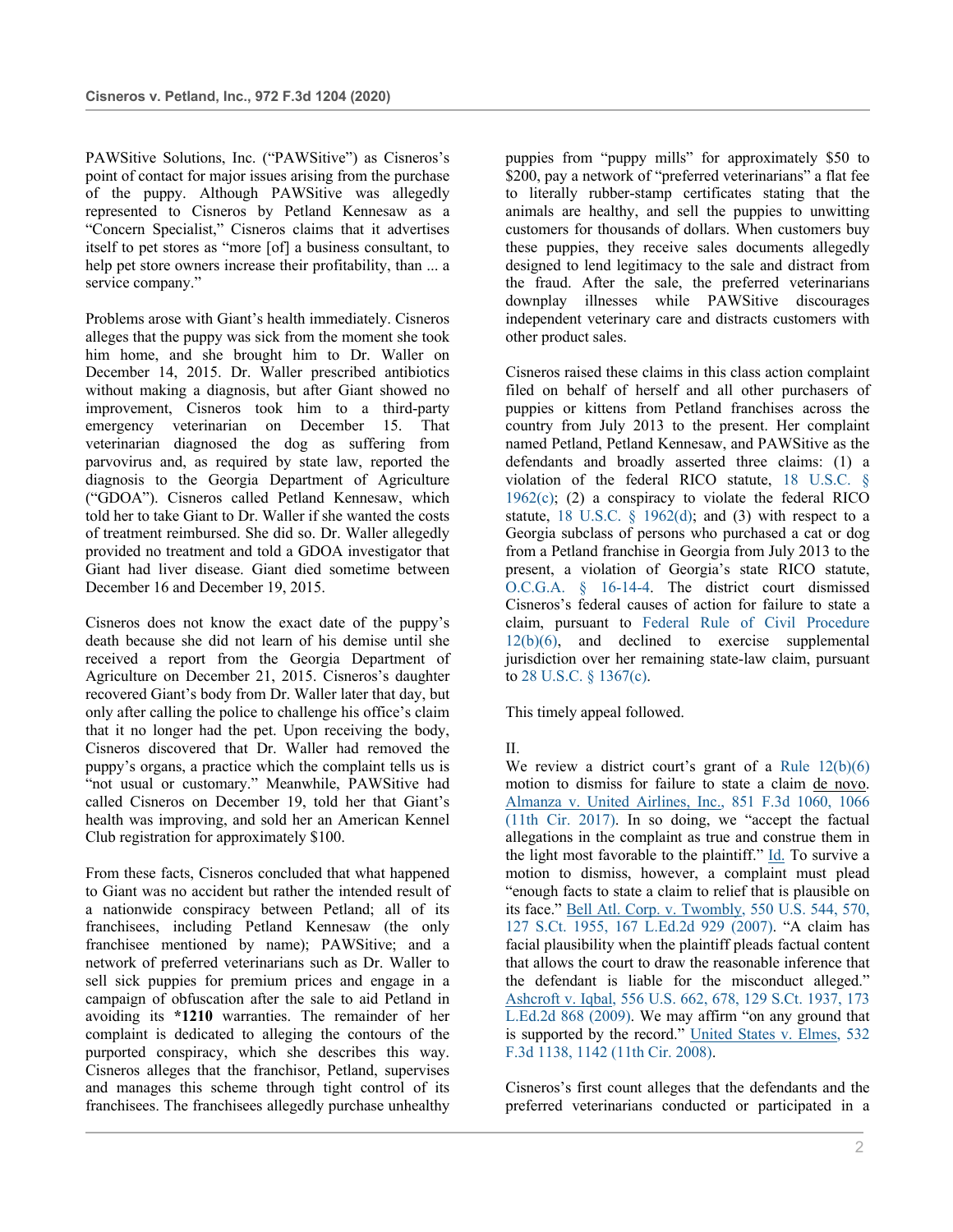RICO enterprise through a pattern of racketeering activity, in violation of 18 U.S.C. § 1962(c). RICO was enacted in 1970 and prohibits racketeering activity connected to interstate commerce. See Ray v. Spirit Airlines, Inc., 836 F.3d 1340, 1348 (11th Cir. 2016). The statute makes it "unlawful for any person employed by or associated with any enterprise engaged in, or the activities of which affect, interstate or foreign commerce, to conduct or participate, directly or indirectly, in the conduct of such enterprise's affairs through a pattern of racketeering activity or collection of unlawful debt." 18 U.S.C. § 1962(c). The statute created a civil cause of action in addition to its criminal proscriptions. Thus, "[a]ny person injured in his business or property by reason of a violation of section 1962 of this **\*1211** chapter may sue therefor in any appropriate United States district court and shall recover threefold the damages he sustains and the cost of the suit, including a reasonable attorney's fee." 18 U.S.C. § 1964(c).

The Supreme Court has made it clear that, although originally enacted to combat organized crime, RICO's application is not limited to conduct that is "characteristic either of organized crime in the traditional sense, or of an organized-crime-type perpetrator, that is, of an association dedicated to the repeated commission of criminal offenses." H.J. Inc. v. Nw. Bell Tel. Co., 492 U.S. 229, 243, 109 S.Ct. 2893, 106 L.Ed.2d 195 (1989). Rather, "the RICO statute provides that its terms are to be liberally construed to effectuate its remedial purposes." Boyle v. United States, 556 U.S. 938, 944, 129 S.Ct. 2237, 173 L.Ed.2d 1265 (2009) (quotation omitted). A private plaintiff suing under the civil provisions of RICO must plausibly allege six elements: that the defendants (1) operated or managed (2) an enterprise (3) through a pattern (4) of racketeering activity that included at least two predicate acts of racketeering, which (5) caused (6) injury to the business or property of the plaintiff. See Ray, 836 F.3d at 1348. If a plaintiff fails to adequately plead any one of these elements, she has failed to state a claim upon which relief may be granted, and her complaint must be dismissed. Fed. R. Civ. P. 12(b)(6). In this case, the alleged predicate acts included violations of the federal mail and wire fraud statutes. 18 U.S.C. §§ 1341, 1343.

The district court found that Cisneros failed to plausibly allege a RICO enterprise. We agree. A RICO enterprise is "any individual, partnership, corporation, association, or other legal entity, and any union or group of individuals associated in fact although not a legal entity." 18 U.S.C. § 1961(4). Cisneros alleges that Petland; its franchisees, including but not limited to Petland Kennesaw; the preferred veterinarians; their clinics; and PAWSitive formed an "association-in-fact" enterprise. An

"association-in-fact enterprise is simply a continuing unit that functions with a common purpose." Boyle, 556 U.S. at 948, 129 S.Ct. 2237. To plead an association-in-fact enterprise, the Supreme Court has held that a plaintiff must allege that a group of persons shares three structural features: "(1) a 'purpose,' (2) 'relationships among those associated with the enterprise,' and (3) 'longevity sufficient to permit these associates to pursue the enterprise's purpose.' " Almanza, 851 F.3d at 1067 (quoting Boyle, 556 U.S. at 944, 946, 129 S.Ct. 2237). Although "the very concept of an association in fact is expansive," Boyle, 556 U.S. at 944, 129 S.Ct. 2237, these requirements make pleading an association-in-fact enterprise "more challenging," Almanza, 851 F.3d at 1067. Here, Cisneros has failed to plausibly allege that the participants in her purported RICO enterprise shared a qualifying purpose.

The purpose prong contemplates "a common purpose of engaging in a course of conduct" among the enterprise's alleged participants. United States v. Turkette, 452 U.S. 576, 583, 101 S.Ct. 2524, 69 L.Ed.2d 246 (1981). An abstract common purpose, such as a generally shared interest in making money, will not suffice. See Ray, 836 F.3d at 1352–53, 1352 n.3 (observing that the "common purpose of making money" would not be sufficient to find an association-in-fact enterprise between Spirit Airlines and outside vendors who merely provided "anodyne services"). Rather, where the participants' ultimate purpose is to make money for themselves, a RICO plaintiff must plausibly allege that the participants shared the purpose of enriching themselves through a particular criminal course of conduct. See **\*1212** Williams v. Mohawk Indus., Inc., 465 F.3d 1277, 1284–85 (11th Cir. 2006) (finding sufficient a common purpose of making money by hiring undocumented immigrants), abrogated on other grounds as recognized in Simpson v. Sanderson Farms, Inc., 744 F.3d 702, 714–15 (11th Cir. 2014); see also United States v. Pipkins, 378 F.3d 1281, 1290 (11th Cir. 2004) ("Pipkins agreed to participate in an enterprise, the overall objective of which was to make money prostituting juveniles."), vacated, 544 U.S. 902, 125 S.Ct. 1617, 161 L.Ed.2d 275 (2005), reinstated, 412 F.3d 1251 (11th Cir. 2005); United States v. Starrett, 55 F.3d 1525, 1545 (11th Cir. 1995) (explaining that "an association's devotion to making money from repeated criminal activity demonstrates an enterprise's common purpose of engaging in a course of conduct" (quoting United States v. Church, 955 F.2d 688, 698 (11th Cir. 1992))).

Cisneros has alleged no facts that plausibly support the inference that the defendants were collectively trying to make money in pet sales by fraud, which is a common purpose sufficient to find a RICO enterprise, see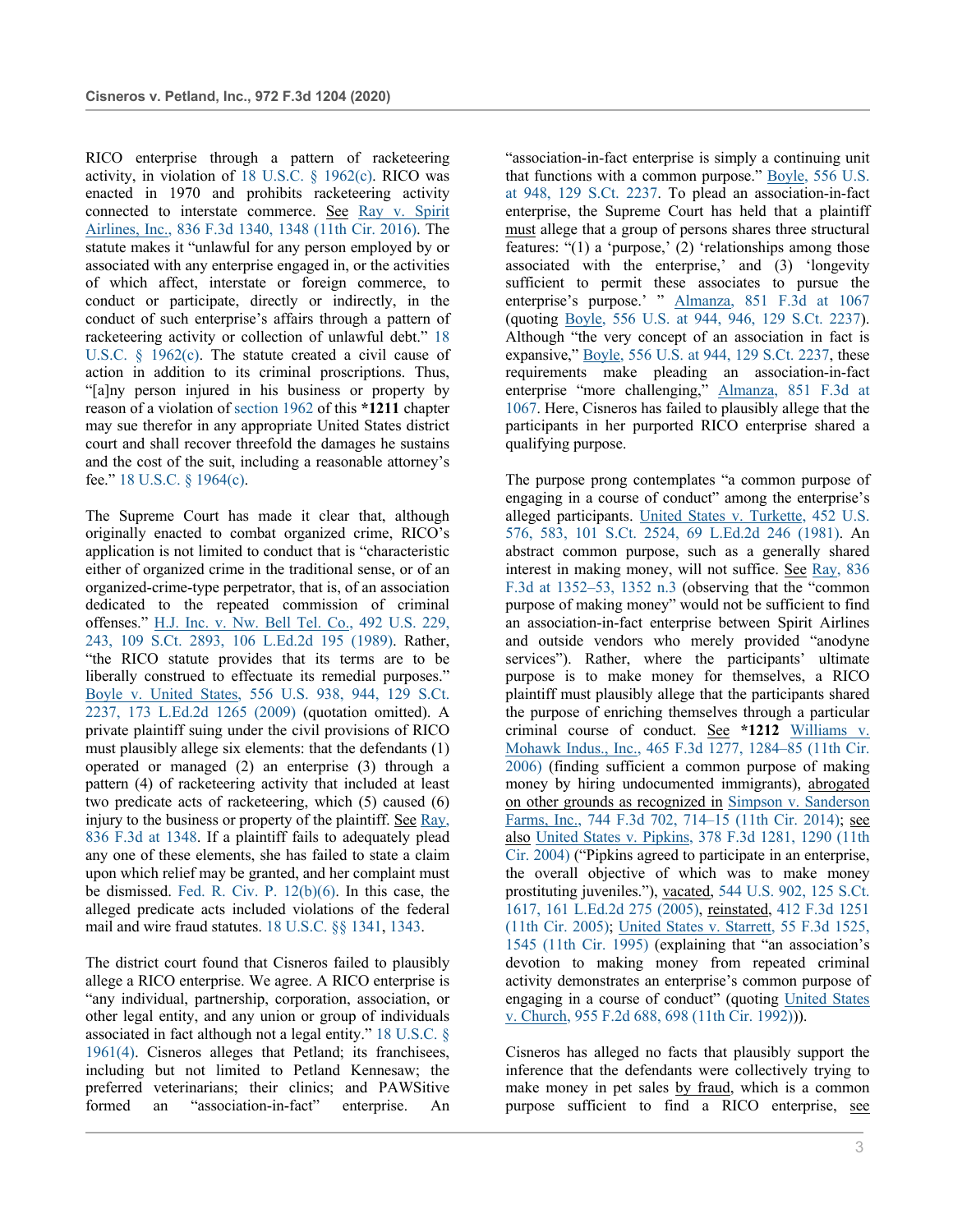Williams, 465 F.3d at 1284–85, as opposed to the "obvious alternative explanation," Twombly, 550 U.S. at 567, 127 S.Ct. 1955, that they were simply trying to make money in pet sales, which is not, see Ray, 836 F.3d at 1352–53.

As for the franchisor, Petland, Cisneros's allegations offer no basis for inferring that it shared a fraudulent purpose with its franchisees, and her allegations go no further than suggesting that Petland operated a franchise model like that of many legitimate businesses. Thus, for example, while Cisneros alleges at the highest order of abstraction that the participants shared a common "purpose of implementing Petland's scheme to defraud customers," the only facts she offers to support this assertion with respect to Petland are that, as a franchisor, it "insists upon 'uniform standards, methods, techniques, and expertise, procedures, and specifications ... for establishing, operating, and promoting a retail pet business," and that it has a "unique system" that it imposes on franchisees through "extensive" training. But these allegations simply describe an anodyne franchise business model, not a common purpose to defraud. Indeed, allegations like these could be made about countless law-abiding companies, and nothing about the allegations remotely suggests fraud. Instead, to have plausibly alleged a common purpose of fraud, Cisneros would have had to allege concrete facts giving rise to the inference that the "unique system" Petland used to train its franchisees was a fraudulent one. And she has not done so, except in the most sweeping, general, and conclusory fashion.

Notably, Cisneros does not allege the substance of any training or communication between Petland and its franchisees, let alone that the franchisor trained or abetted its franchisees to commit fraud in any way. Nor does the complaint say that Petland directed the selection of any preferred veterinarians, nor how pet exams were to be conducted, nor how franchisees were to set prices for the pets they sold, nor even that Petland played any role at all in veterinary care. Indeed, the complaint does not even identify a single so-called "puppy mill" utilized by Petland.

Cisneros's allegations against PAWSitive fare no better. Cisneros purports to substantiate PAWSitive's alleged purpose of fraud by showing only that the company represents itself differently to consumers than it does to pet stores. Specifically, she alleges that "Petland ... requir[es] customers to ... agree[ ] that PAWSitive is the 'first resource' for any concerns about their pet's health" and that "PAWSitive is an independent advisor staffed with 'specialists' ready to help with animals' and customers' problems." At the **\*1213** same time, Cisneros says, PAWSitive advertises itself to pet stores "more as a business consultant, to help pet store owners increase their profitability, than it does a service company." But these allegations do not support a common purpose on PAWSitive's part to participate in any fraud. Indeed, there is nothing inconsistent or even particularly suspicious about a company both helping customers with their pets and helping pet stores improve their profits. Absent any concrete factual allegations suggesting that PAWSitive did not merely help Petland improve its profits but shared a common purpose with Petland to improve those profits by fraud, Cisneros has failed to allege that PAWSitive had a RICO-qualifying common purpose.

Moreover, the complaint is wholly devoid of factual allegations suggesting PAWSitive's purposeful involvement in the allegedly fraudulent activities of the franchisees, including Petland Kennesaw. For instance, the complaint contains no allegation that PAWSitive received any money in connection with the alleged scheme to defraud other than what Cisneros directly paid it in exchange for her American Kennel Club registration, that PAWSitive did anything that would be unexpected for a third-party pet care point of contact, or that it improperly insisted Cisneros seek treatment with Dr. Waller or played any role in his treatment of Giant. Indeed, Cisneros's allegations do not suggest any involvement of PAWSitive in the alleged enterprise until after the sale, and she does not explain how the facts of its limited role in Cisneros's experience suggest a common purpose to further -- or even knowledge of -- the allegedly fraudulent nature of the sale.

Most of Cisneros's complaint dwells on Petland Kennesaw's sales practices and her experiences with them. But even here, Cisneros has failed to allege concrete facts from which the inference may plausibly be drawn that Petland Kennesaw shared a common purpose to defraud with the other participants of the purported association-in-fact enterprise. For instance, although Cisneros concretely alleges that Petland Kennesaw "pays the preferred veterinarians a fixed rate each month," she offers only the most conclusory claim that these payments are "in exchange for their agreement to certify ... that each animal is 'healthy' and 'fit for adoption.' " Other than this conclusory and unsupported assertion, there is nothing in the complaint to support the claim. Indeed, the complaint does not allege that Petland Kennesaw directed Dr. Waller to falsify the health exam, that all or even most of Dr. Waller's health exams were fraudulent, or that Petland Kennesaw knew that Dr. Waller was lying when he represented that he was conducting health exams. Instead, Cisneros's complaint describes only an unexceptionable relationship between the franchise and the veterinarians --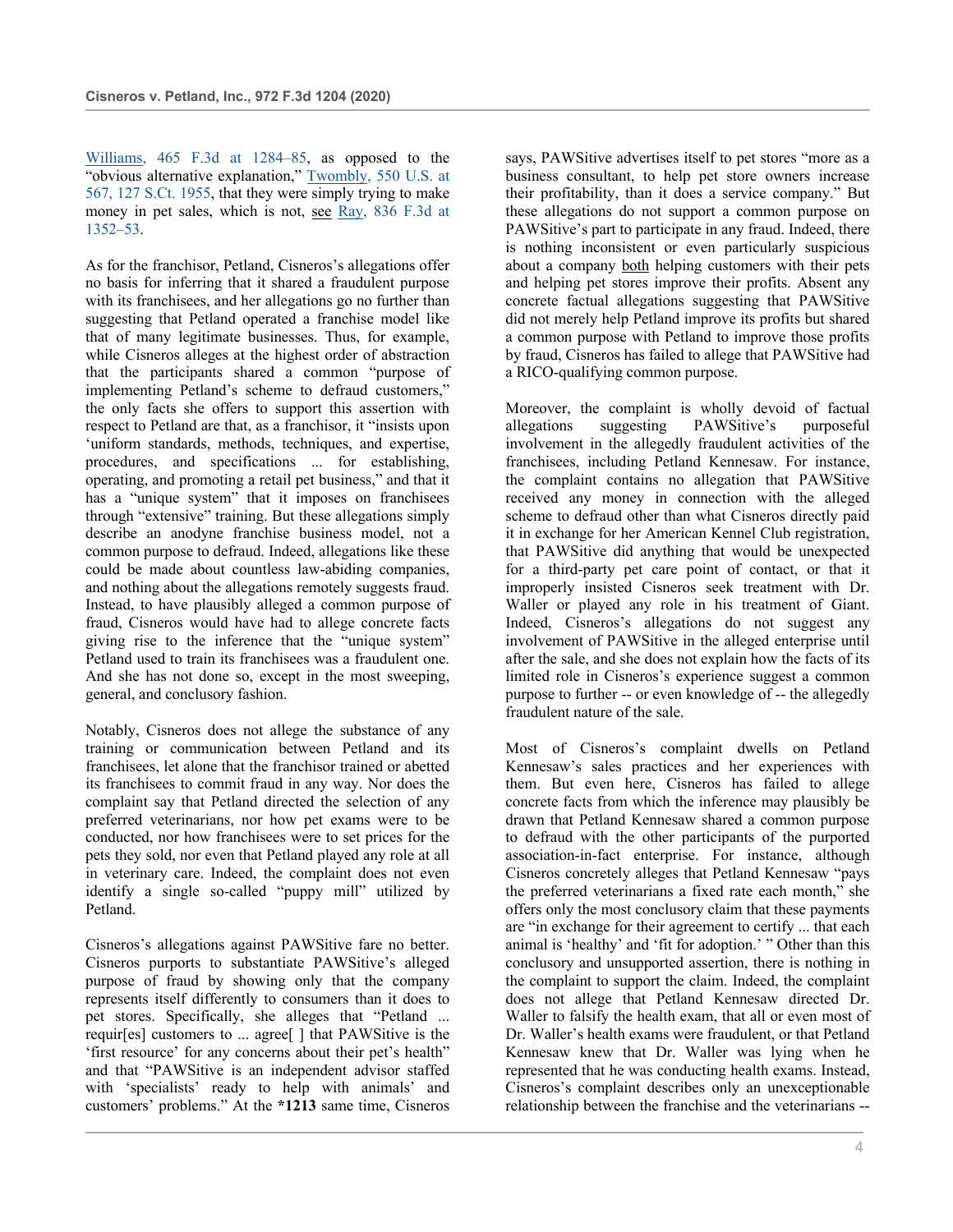Petland Kennesaw pays the veterinarians, and the veterinarians provide pet care to customers.

Similarly, while Cisneros's complaint describes at length what she believes to be the fraudulent purpose of Petland Kennesaw's sales practices, she offers no factual allegations from which we could infer that Petland Kennesaw decided on this purpose together with the franchisor, Petland, or PAWSitive. The complaint contains no allegations about specific interactions between Petland Kennesaw and the other defendants, nor allegations regarding the origins or scope of the alleged scheme. Rather, Cisneros simply asks us to speculate that Petland Kennesaw decided at some point to pursue fraud, and that PAWSitive and Petland were involved in that decision. We will not indulge that speculation. Cisneros was required to allege not just that Petland Kennesaw had a fraudulent purpose, but that it was a common **\*1214** purpose, formed in collaboration with Petland, PAWSitive, and the preferred veterinarians.

In an effort to substantiate her theory that the defendants shared a common purpose to conduct the affairs of an association-in-fact enterprise, Cisneros relies heavily on the affidavit of Dr. Michael Good, a former preferred veterinarian with Petland Kennesaw.<sup>1</sup> In substance, Dr. Good, who worked with Petland Kennesaw from 1995 to 2005, testified that during his tenure he believed that the overwhelming majority of pets arrived sick at Petland Kennesaw, that he thought Petland Kennesaw tried to sell the pets before they became symptomatic, and that he ended his relationship with Petland Kennesaw after its owners told him to stop telling customers their pets were sick, even when they were. But Dr. Good's affidavit does not bring Cisneros's conspiracy theory across "the line between possibility and plausibility." Twombly, 550 U.S. at 557, 127 S.Ct. 1955.

For starters, the affidavit makes no mention of PAWSitive, and it refers to "Petland Corporate" only three times. Cisneros emphasizes Dr. Good's averment that "Petland Corporate had its own protocol for the treatment and sale of sick animals." According to Cisneros, this demonstrates the enterprise's common purpose to defraud. In context, however, the statement reflects only Petland Kennesaw's rejection of Dr. Good's unsolicited suggestion to "hire a veterinarian technician and set up an area in the store where the animals could be processed and examined properly before purchase." Petland Kennesaw, Dr. Good says, told him in response "that Petland Corporate had its own protocol for the treatment and sale of sick animals." Thus, the statement offers no basis for inferring that the franchisor's protocol was fraudulent; it simply reiterates the allegation that

Petland mandated uniformity from its franchisees in general. This fact alone offers no support for the theory that the uniformity Petland mandated involves fraud.

What's more, while Dr. Good's affidavit might be probative in a fraud case against Petland Kennesaw, its value even in that regard would be minimal because his observations long predate the purchase of Giant, which occurred on December 10, 2015, by a decade. Indeed, Dr. Good ended his relationship with Petland Kennesaw in 2005. More importantly, however, we are not merely searching for allegations that Petland Kennesaw engaged in fraud. Cisneros's RICO complaint may only proceed if we can find facts within it that plausibly yield the inference that these defendants and the other participants in the alleged association-in-fact enterprise acted with the common purpose to engage in a scheme to defraud. See Ray, 836 F.3d at 1352–53 (affirming dismissal of a RICO complaint for failure to allege a common purpose where, even if the defendant had independently committed fraud, the plaintiff failed to plead that the other participants in the alleged enterprise shared a common purpose to do so). Dr. Good's affidavit does not come close to connecting the dots. Nor could it have done so, given his departure a decade earlier.

**\*1215** Cisneros nevertheless asks us to infer from Dr. Good's departure in 2005, and from the facts of her own experience, that Petland Kennesaw found in Dr. Waller someone who would do what Dr. Good wouldn't. But this inference would be wholly speculative. Dr. Good did not testify in that way, nor could he have. Moreover, even if Cisneros had sufficiently alleged that Petland Kennesaw conspired with its salespeople and Dr. Waller to defraud her, this would not be enough to substantiate an association-in-fact enterprise. It is well established that a RICO enterprise must be an entity separate and distinct from any individual defendant -- a person cannot conspire with itself. See Cedric Kushner Promotions, Ltd. v. King, 533 U.S. 158, 161, 121 S.Ct. 2087, 150 L.Ed.2d 198 (2001). Thus, "plaintiffs may not plead the existence of a RICO enterprise between a corporate defendant and its agents or employees acting within the scope of their roles for the corporation." Ray, 836 F.3d at 1357.

As for Petland Kennesaw, that is all Cisneros has alleged. The salespeople who consummated the sale of Giant and provided and explained the allegedly fraudulent paperwork were, of course, Petland Kennesaw employees. And while the complaint alleges that Dr. Waller's clinic, My Pets Vet, is formally a distinct entity, the complaint makes clear that Waller acted as an agent of Petland Kennesaw in perpetrating the alleged fraud -- fraudulently completing the health exam in exchange for a monthly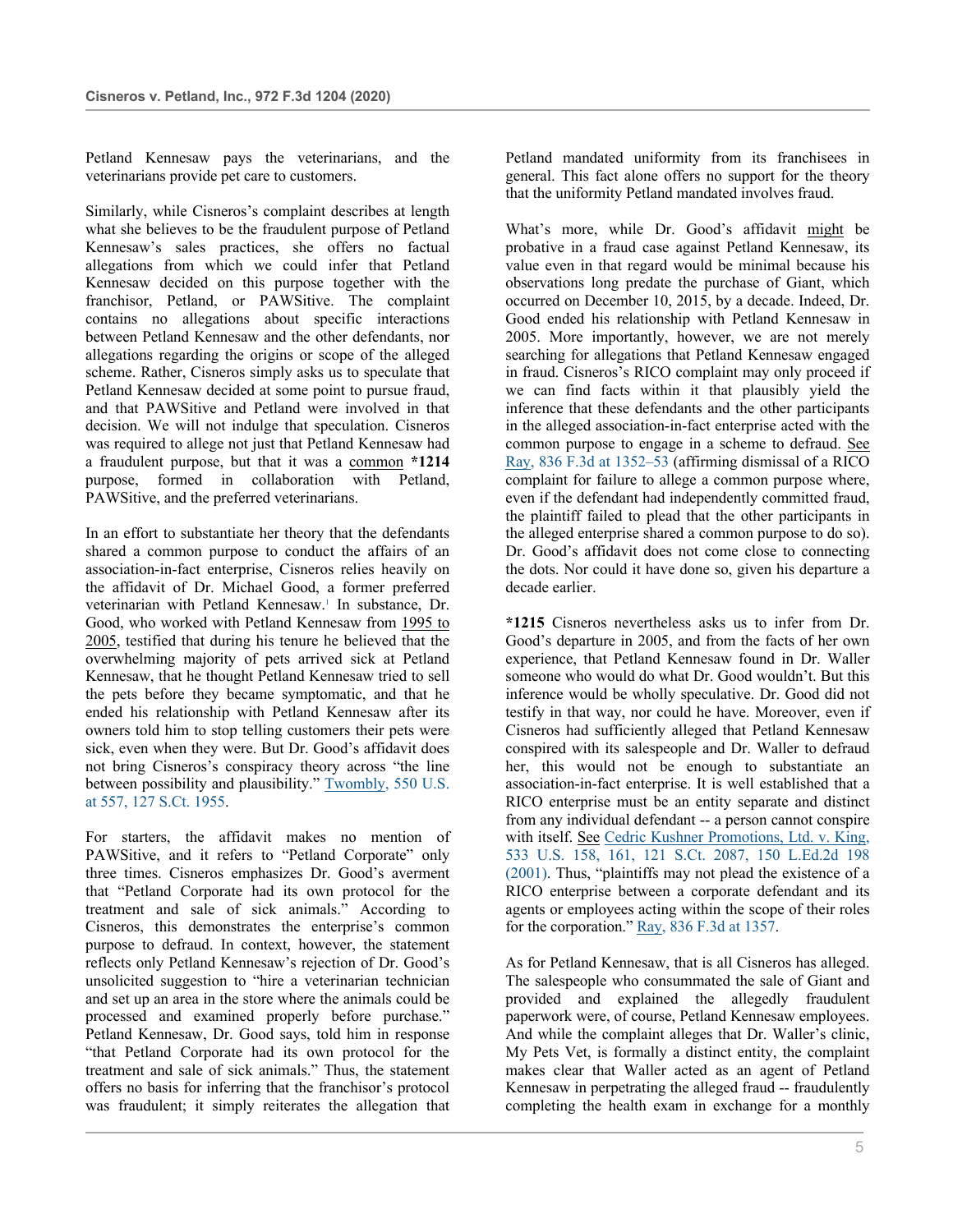payment and calling Petland Kennesaw for specific direction in treating Giant. To the extent it is probative at all, Dr. Good's affidavit supports the existence of an agency relationship, inasmuch as he said that part of the reason he ended his relationship with Petland Kennesaw was its efforts to dictate what he told customers in the course of veterinary practice. Thus, even if Cisneros's complaint were sufficient to allege fraud against Petland Kennesaw, she has not alleged the existence of an association-in-fact enterprise distinct from Petland Kennesaw itself.

In the end, Cisneros has alleged only that Petland operates a franchise business like any other franchisor. And even if we were to assume Cisneros has adequately alleged fraud on the part of one franchisee, Petland Kennesaw, the existence of a franchise agreement on its own does not allow us to infer that Petland shared with the franchisee a common purpose to defraud. Nor has Cisneros alleged any facts permitting an inference that PAWSitive shared a common purpose to defraud with anyone else. For these reasons, Cisneros has failed to plausibly plead a common purpose to engage in fraud among the defendants and, therefore, she has not adequately pled the existence of an association-in-fact RICO enterprise. Her complaint fails to state a claim for a violation of 18 U.S.C.  $\S$  1962(c).

### III.

Cisneros's complaint fails to state a claim for a wholly independent reason: she has not pled with particularity that the defendants engaged in a pattern of racketeering activity consisting of at least two predicate acts of fraud. Beyond establishing the existence of a RICO enterprise, a plaintiff must allege that each defendant participated in the affairs of the enterprise through a "pattern of racketeering activity," which requires "at least two acts of racketeering activity." 18 U.S.C. §§ 1962(c), 1961(5). An act of racketeering activity, commonly known as a "predicate act," includes any of a long list of state and federal crimes. See 18 U.S.C. § 1961(1). A plaintiff must put forward enough facts with respect to each predicate act to make it independently indictable as a crime. See **\*1216** Brooks v. Blue Cross & Blue Shield of Fla., Inc., 116 F.3d 1364, 1381 (11th Cir. 1997).

Cisneros alleges that the predicate acts committed by the defendants on behalf of the purported enterprise involved the use of the mails and wires in furtherance of a scheme to defraud, in violation of the federal mail and wire fraud statutes, 18 U.S.C. §§ 1341 and 1343. Like any allegation of fraud, Cisneros's alleged predicate acts must satisfy the heightened pleading standards embodied in Federal Rule of Civil Procedure 9(b), which requires the plaintiff to "state with particularity the circumstances constituting

fraud." See Am. Dental Ass'n v. Cigna Corp., 605 F.3d 1283, 1291 (11th Cir. 2010). Thus, to survive a motion to dismiss, Cisneros was required to plead "(1) the precise statements, documents, or misrepresentations made; (2) the time, place, and person responsible for the statement; (3) the content and manner in which these statements misled the Plaintiff[ ]; and (4) what the defendants gained by the alleged fraud." Id.

In addition to alleging the requisite number of individually chargeable predicate acts, a plaintiff must plausibly allege that the defendant is engaged in "criminal conduct of a continuing nature." Jackson v. BellSouth Telecomms., 372 F.3d 1250, 1264 (11th Cir. 2004) (emphasis in original); see also Sedima, S.P.R.L. v. Imrex Co., 473 U.S. 479, 496 n.14, 105 S.Ct. 3275, 87 L.Ed.2d 346 (1985) (noting that, "while two acts are necessary, they may not be sufficient"). A plaintiff can do so either by alleging "a series of related predicates extending over a substantial period of time" or "the threat of continuity." H.J. Inc., 492 U.S. at 242, 109 S.Ct. 2893 (emphasis omitted). We measure a "substantial period of time" in years, not in weeks. See Jackson, 372 F.3d at 1267 ("The overwhelming weight of case authority suggests that nine months is not an adequately substantial period of time."). To show the "threat of continuity," a plaintiff must allege "either that the alleged acts were part of the defendants' regular way of doing business, or that the illegal acts threatened repetition in the future."  $Id.$  (quotation omitted).

Moreover, as our sister circuits have held, independently chargeable instances of mail or wire fraud cannot constitute a "pattern of racketeering activity" when they arise from a single transaction. See Crawford v. Franklin Credit Mgmt. Corp., 758 F.3d 473, 489 (2d Cir. 2014) (concluding that "multiple acts of mail fraud in furtherance of a single episode of fraud involving one victim and relating to one basic transaction cannot constitute the necessary pattern" (quoting Tellis v. U.S. Fid. & Guar. Co., 826 F.2d 477, 478 (7th Cir. 1986))); see also Efron v. Embassy Suites (P.R.), Inc., 223 F.3d 12, 20 (1st Cir. 2000) ("RICO claims premised on mail or wire fraud must be particularly scrutinized because of the relative ease with which a plaintiff may mold a RICO pattern from allegations that, upon closer scrutiny, do not support it."). Because each use of the mails or wires in furtherance of a single instance of fraud is independently indictable under the federal mail and wire fraud statutes, see Bridge v. Phx. Bond & Indem. Co., 553 U.S. 639, 648, 128 S.Ct. 2131, 170 L.Ed.2d 1012 (2008), to hold otherwise could make RICO cases out of one allegedly fraudulent transaction. That would contravene the clear purpose of RICO. See Jackson, 372 F.3d at 1265 (noting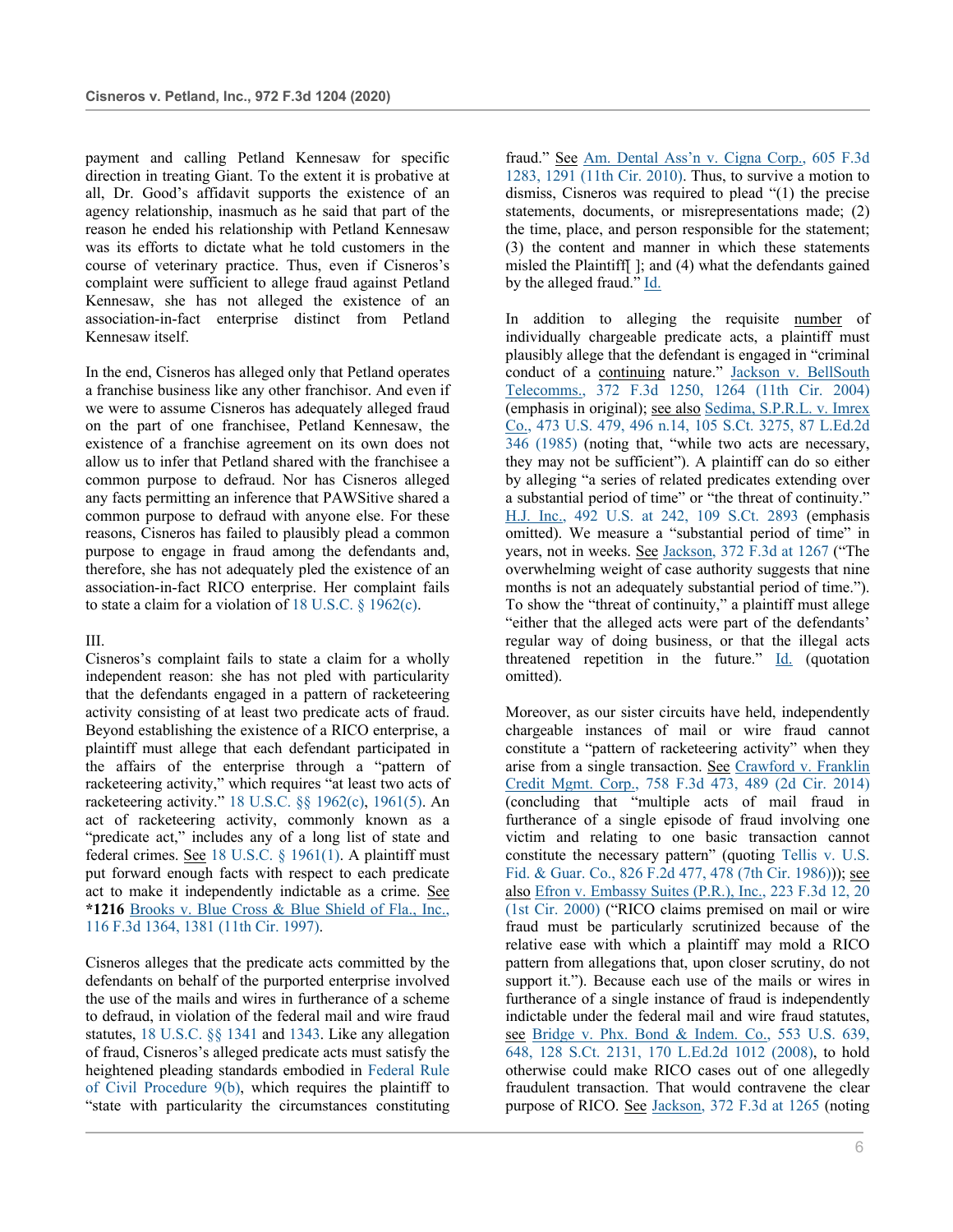that "the sort of offense that RICO is designed to address" is "one that is part of a pattern of ongoing, continuing criminality").

While alleging in the abstract "thousands" of acts of mail and wire fraud, Cisneros specifically points to only five: (i) Petland Kennesaw charging Cisneros's credit card on December 10, 2015 for the **\*1217** purchase of Giant with the accompanying certification and warranties; (ii) telephone calls to and from Cisneros and Petland Kennesaw, Dr. Waller, and PAWSitive in December 2015; (iii) PAWSitive charging Cisneros's credit card in December 2015 for an American Kennel Club registration; (iv) PAWSitive mailing to Cisneros the materials for the American Kennel Club registration; and (v) Dr. Waller calling Petland Kennesaw in December 2015 regarding Giant's medical diagnosis.2

# A.

For starters, none of these alleged predicate acts so much as mention the franchisor, Petland, much less allege with particularity when and how it committed mail or wire fraud or otherwise aided and abetted the commission of mail or wire fraud. The complaint, therefore, could not allege Petland's participation in the predicate acts, required for RICO liability. To avoid this conclusion, Cisneros argues for the first time in her reply brief that Petland Kennesaw's first act of wire fraud -- charging Cisneros's credit card for the allegedly fraudulent sale of Giant -- was committed pursuant to Petland's standards and protocols. But this argument -- even if we were to consider arguments Cisneros raised for the first time in her reply brief -- does not itself provide the specificity required by Rule 9(b). That is, even in her reply brief, Cisneros still fails to describe the who, what, when, where, and how of Petland's participation in the allegedly fraudulent sale.

Moreover, blending the identities of the defendants in her allegations of fraud -- expecting us to read Petland's complicity into an allegation that specifically names only Petland Kennesaw -- is precisely the kind of vagueness in fraud pleadings Rule 9(b) was designed to prevent. See Ambrosia Coal & Constr. Co. v. Pages Morales, 482 F.3d 1309, 1317 (11th Cir. 2007) (affirming dismissal of civil RICO claims where plaintiff "lumped together" defendants in alleging predicate acts of fraud). Under Rule 9(b), we will not scour the allegations of a complaint to link unnamed defendants to particular acts of fraud without some reasoned and plausible way to do so.

And finally, even if we accept that Cisneros sufficiently alleges Petland's participation in the sale of Giant, this could constitute only one predicate act -- still insufficient to establish the pattern of racketeering activity required for RICO liability.

## B.

Next, Cisneros's complaint identifies by date and time three alleged predicate acts of wire fraud committed by Petland Kennesaw: (1) charging her credit card at the point of sale; (2) telling her over the telephone to take Giant to Dr. Waller if she wanted the costs of treatment to be fully reimbursed; and (3) a call from Dr. Waller to Petland Kennesaw when Cisneros's daughter arrived to collect Giant's body. Each of these incidents involved the use of the wires. But they could be predicate acts of wire fraud only if Cisneros alleged with particularity that they were committed in furtherance of a scheme to defraud. See Bridge, 553 U.S. at 647, 128 S.Ct. 2131 (noting that the "gravamen of the offense **\*1218** is the scheme to defraud"); see also Am. Dental, 605 F.3d at 1292 (dismissing a RICO complaint where it "provides a list of mailings and wires, without ever identifying any actual fraud").

We have our doubts that Cisneros has alleged with sufficient particularity that Petland Kennesaw committed fraud in selling her Giant. Her essential theory on that score is that (1) the store certified Giant as healthy when it knew he was not; (2) she paid money on the basis of that representation; and (3) Giant died shortly thereafter, depriving her of the certified-healthy dog for which she paid. But the sales documents Cisneros attached to her complaint appear to belie that theory. See Crenshaw v. Lister, 556 F.3d 1283, 1292 (11th Cir. 2009) ("It is the law of this Circuit that when the exhibits contradict the general and conclusory allegations of the pleading, the exhibits govern." (quotation omitted)). In stark contrast to Cisneros's conclusory assertions, the purchase contract Cisneros attached to her complaint, a one-page document which she appears to have e-signed in six separate locations on the date of sale, does not anywhere "certify" that Giant was healthy or free of parvovirus. Much the opposite -- the contract specifically warrantied that if any veterinarian diagnosed Giant with parvovirus within ten days of the purchase, Petland Kennesaw would either treat Giant free of charge at My Pets Vet, reimburse Cisneros up to 25% of the costs of treatment with any other veterinarian, or give her a replacement pet of equal value. Cisneros's e-signature, dated as of the sale, appears below the paragraph describing the terms of this warranty.

Taking the allegations in her complaint as true, there is no doubt that Cisneros's case falls squarely within Petland Kennesaw's ten-day warranty. Cisneros purchased Giant on December 10, a third-party veterinarian diagnosed parvovirus on December 15, and Giant was dead no later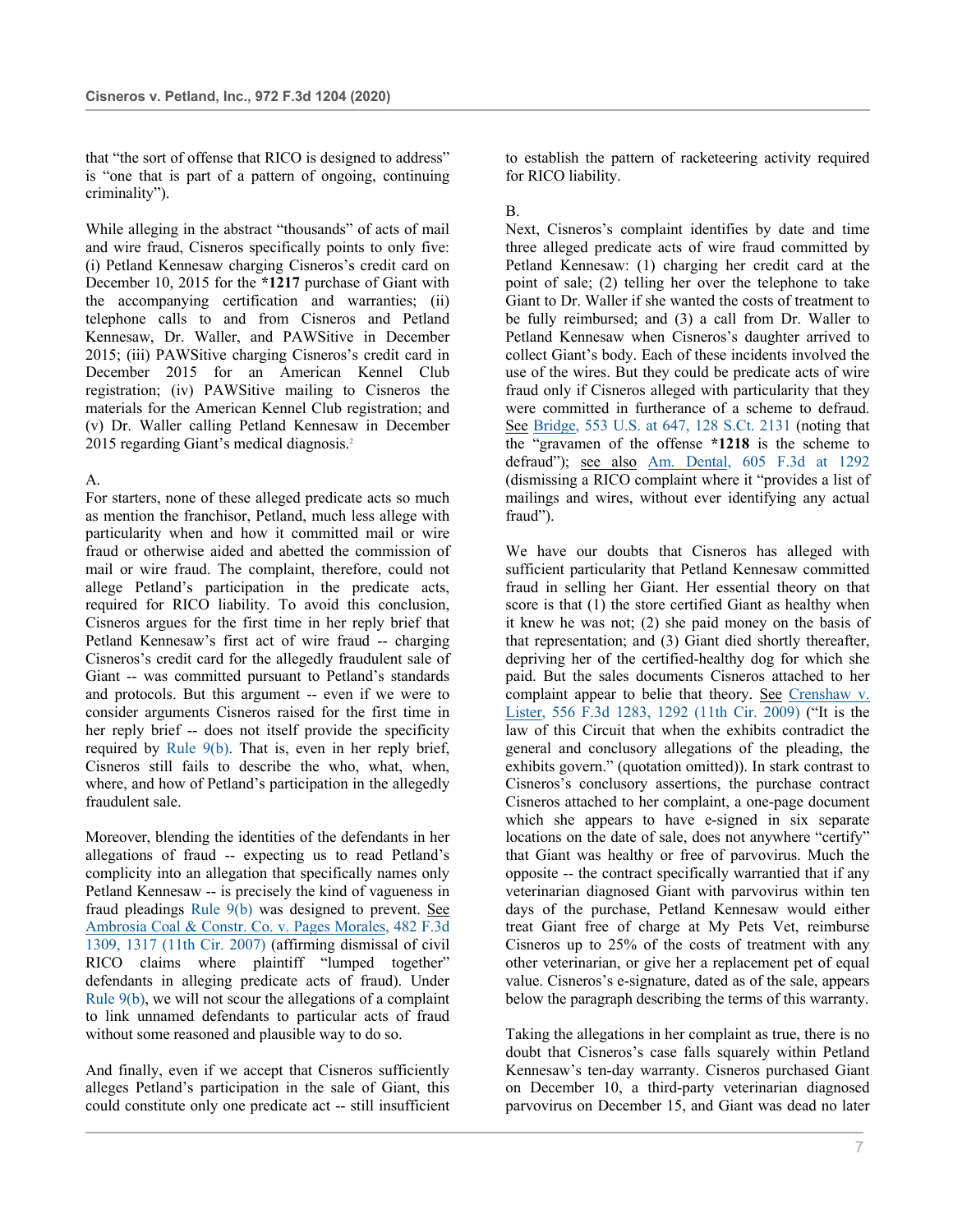than December 19. Yet Cisneros has nowhere alleged that Petland Kennesaw refused to honor the warranty, misled her about its terms, or otherwise prevented her from taking advantage of it. She did not even allege that she tried to compel Petland Kennesaw to honor the warranty, despite possessing both a copy of the relevant contract and proof of Giant's parvovirus diagnosis (in the form of the GDOA report) within the applicable time period. Cisneros failed to plead with particularity -- or indeed even to suggest -- that Petland Kennesaw did not comply with the warranty for which she qualified.

Of course, the mere existence of warranty language in a sales contract does not foreclose the possibility that Petland Kennesaw committed fraud. The store could have refused to honor the warranty on fraudulent grounds, it could have lied to Cisneros about the warranty's terms to induce her not to pursue her rights, or it could have signed the contract with her name and not told her about the warranty it contained. But if Petland Kennesaw didn't do any of these things and didn't in some other way fraudulently prevent Cisneros from receiving the replacement pet to which she was entitled, it is unclear how the store could have been involved in a scheme to defraud her by selling a sick pet it knew it would have to pay to treat or replace. And not a single allegation in Cisneros's 57-page complaint even remotely suggests - much less pleads with particularity -- that Petland Kennesaw committed fraud with respect to the ten-day warranty.

But even assuming that Cisneros has adequately pled fraud on the part of Petland Kennesaw, she has not alleged that its predicate acts constituted a pattern of racketeering activity. Indeed, all **\*1219** three alleged instances of wire fraud took place in an eleven-day period between when she purchased the puppy on December 10, 2015 and when her daughter retrieved its body on December 21, 2015. Thus, these predicate acts do not come close to extending over a "substantial period of time" -- we have held that nine months is not a substantial enough timeframe in this context. Jackson, 372 F.3d at 1267. Nor does Cisneros allege that anything about them specifically suggests the continued threat of fraud to herself or others. See H.J. Inc., 492 U.S. at 242, 109 S.Ct. 2893. She does not, for example, allege that Petland Kennesaw intended to fraudulently sell her another pet, that it told her that her experience was typical, or that it would feel the need to perpetrate other crimes to cover up its alleged fraud. And Cisneros has alleged no concrete facts to support her sweeping, conclusory allegation that wire fraud is part of Petland Kennesaw's regular way of doing business -- indeed, she has not specifically pointed us to a single other person whom Petland Kennesaw

allegedly defrauded. What's more, all three predicate acts arise from a single transaction -- the sale of Giant on December 10, 2015 -- and therefore cannot constitute a "pattern of racketeering activity." See Crawford, 758 F.3d at 489; Efron, 223 F.3d at 20; Tellis, 826 F.2d at 478.

In short, Cisneros has failed to plead with particularity how Petland Kennesaw could have engaged in a scheme to defraud when its supposed scheme apparently compelled it (rather than her, the victim) to be on the hook for the costs of the fraud. And moreover, even if she had adequately pled that Petland Kennesaw committed fraud, she has not alleged that it engaged in a pattern of racketeering activity. Thus, Cisneros has failed to state a RICO claim against it.

### C.

Finally, Cisneros alleges that PAWSitive committed three predicate acts of mail or wire fraud: (1) selling Cisneros an American Kennel Club registration over the phone; (2) charging her credit card for the sale; and (3) mailing her the materials related to that registration. At the outset, since we doubt that Cisneros adequately alleged that Petland Kennesaw engaged in a scheme to defraud, we struggle to discern how PAWSitive's uses of the mails and wires could have been in furtherance of that scheme. Nevertheless, even assuming that Cisneros sufficiently alleged that PAWSitive's sale of the registration was independently fraudulent, the predicate acts she alleges do not constitute a pattern of racketeering activity.

All three of PAWSitive's predicate acts emerge from a single phone call on December 19, 2015. During that call, Cisneros claims a PAWSitive representative "falsely stated that Giant was improving and would be released from Waller's care the following week" and sold Cisneros the American Kennel Club registration, which it shipped eleven days later. But Cisneros has not alleged the commission of any predicate acts outside this eleven-day period; nor has she pointed us to anything in the predicate acts themselves that suggests PAWSitive will continue to defraud her or anyone else; nor has she offered any concrete facts that would support her allegation, made only at the highest order of abstraction, that fraud is part of PAWSitive's regular way of doing business. Moreover, once again, these three acts of mail or wire fraud, although separately indictable, arise from a single transaction -- the allegedly fraudulent sale of the American Kennel Club registration. Thus, Cisneros has failed to allege that PAWSitive engaged in a pattern of racketeering activity, and her RICO claim against it must be dismissed.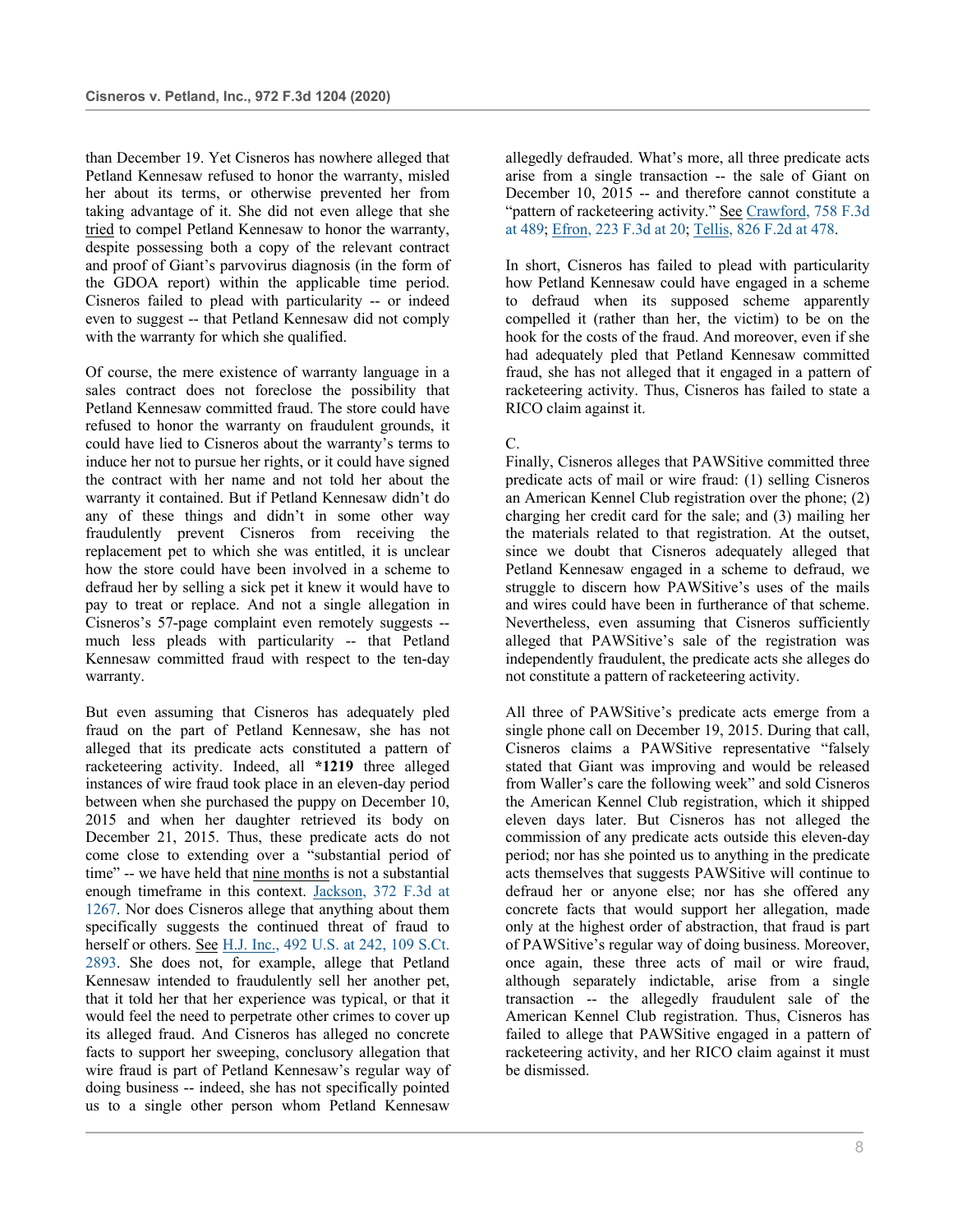#### **\*1220** IV.

Cisneros's second count is a RICO conspiracy claim, which alleges that the defendants conspired to commit the substantive RICO offense we've already discussed, in violation of 18 U.S.C. § 1962(d). A RICO conspiracy can be found through "the conduct of the alleged participants or from circumstantial evidence of a scheme." United States v. Browne, 505 F.3d 1229, 1264 (11th Cir. 2007) (quoting United States v. Silvestri, 409 F.3d 1311, 1328 (11th Cir. 2005)). But of course, "parties cannot be found guilty of conspiring to commit an act that is not itself against the law." Jackson, 372 F.3d at 1269. And a complaint that "simply concludes that the defendants conspired and confederated to commit conduct which in itself does not constitute a RICO violation" must be dismissed. Id. (quotation omitted).

That is what Cisneros has done here. Her complaint simply concludes that "[t]he nature of the above described acts ... give[s] rise to the inference" that the defendants conspired to violate 18 U.S.C. § 1962(c). In her reply brief, Cisneros concedes that her arguments with respect to the RICO conspiracy charge are identical to those she makes with respect to the substantive RICO count. Because she has failed to adequately allege an association-in-fact enterprise or a pattern of racketeering activity, her RICO conspiracy claim must also fail.

#### V.

Finally, Cisneros seeks to represent a subclass of individuals who purchased a dog or cat from a Petland franchise in Georgia from July 2013 to the present in a more limited class action for violation of Georgia's RICO statute, O.C.G.A. § 16-14-4. After dismissing Cisneros's federal claims, the district court declined to exercise supplemental jurisdiction over this state claim and dismissed it without prejudice. But because the Class Action Fairness Act ("CAFA") vested the district court with <u>original jurisdiction</u> over this claim, "there was no need for it to analyze supplemental jurisdiction." Wright Transp., Inc. v. Pilot Corp., 841 F.3d 1266, 1272–73 (11th Cir. 2016). Where a district court has original jurisdiction over a claim under CAFA, there is no supplemental jurisdiction and it is error for a court to decline to exercise its jurisdiction. See id. at 1273 (noting that "[s]upplemental jurisdiction does have a role in CAFA cases, but only in those that also have 'state-law claims that were never subject to CAFA jurisdiction' ") (quoting In Touch Concepts, Inc. v. Cellco P'ship, 788 F.3d 98, 102 (2d Cir. 2015)); see also Cotroneo v. Shaw Env't & Infrastructure, Inc., 639 F.3d 186, 195 (5th Cir. 2011) ("Given that the claims actually arise under federal law ... the district court had original, rather than supplemental, jurisdiction over them. As such, the district court could

not decline to exercise that jurisdiction.").

CAFA vests district courts with diversity jurisdiction over putative class actions where (1) the proposed class has 100 or more members; (2) at least some members of the proposed class have different citizenship from some defendants; and (3) the claims of the proposed class members exceed \$5,000,000 in the aggregate. 28 U.S.C. § 1332(d)(2), (6). Cisneros's complaint adequately alleged each of these requirements. The appellees do not argue otherwise. Instead, they say Cisneros has waived CAFA jurisdiction because she "did not raise this issue in the District Court at all." We disagree. Cisneros alleged that the district court had original jurisdiction under CAFA in her complaint; it was the defendants who failed to dispute this allegation in their motions to dismiss.

Nevertheless, on the merits, Cisneros's Georgia RICO claim falls short. **\*1221** The federal and Georgia RICO acts are " 'essentially identical,' meaning failure to state a claim under the federal act warrants dismissal under the Georgia act." Feldman v. Am. Dawn, Inc., 849 F.3d 1333, 1342 (11th Cir. 2017) (quoting Simpson, 744 F.3d at 705 n.1). Cisneros says she has found one distinction between the two -- the Georgia statute does not require proof of an enterprise. See Cobb County v. Jones Grp. P.L.C., 218 Ga.App. 149, 460 S.E.2d 516, 520–21 (1995). Thus, she argues, our conclusion that she has failed to plead the existence of an enterprise for federal purposes does not compel dismissal of her state-law claim. Her argument is unavailing.

Cisneros's characterization of the Georgia RICO statute is misleading. One part of the Georgia RICO statute, O.C.G.A. § 16-14-4(a), does not require proof of an enterprise. See Cobb County, 460 S.E.2d at 520–21. This subsection, which prohibits the use of racketeering proceeds to acquire interest in property, is analogous to but broader than 18 U.S.C. § 1962(b). Cisneros's federal claim, however, only alleges violation of § 1962(c) (and conspiracy to violate  $\S$  1962(c)). The Georgia provision analogous to  $\S$  1962(c), O.C.G.A.  $\S$  16-4-4(b), prohibits conducting or participating in an enterprise and does require proof of an enterprise. See Kimbrough v. State, 300 Ga. 878, 799 S.E.2d 229, 233 (2017).

While Cisneros alleges, again at the highest order of abstraction, that the defendants violated O.C.G.A. § 16-14-4(a)–(c), nowhere in her complaint does she allege facts that specifically bear on  $\S$  16-14-4(a). Her generic allegation that the defendants violated  $\S$  16-14-4(a) is no more than the "formulaic recitation of the elements of a cause of action," insufficient to survive a motion to dismiss. Twombly, 550 U.S. at 555, 127 S.Ct. 1955. And